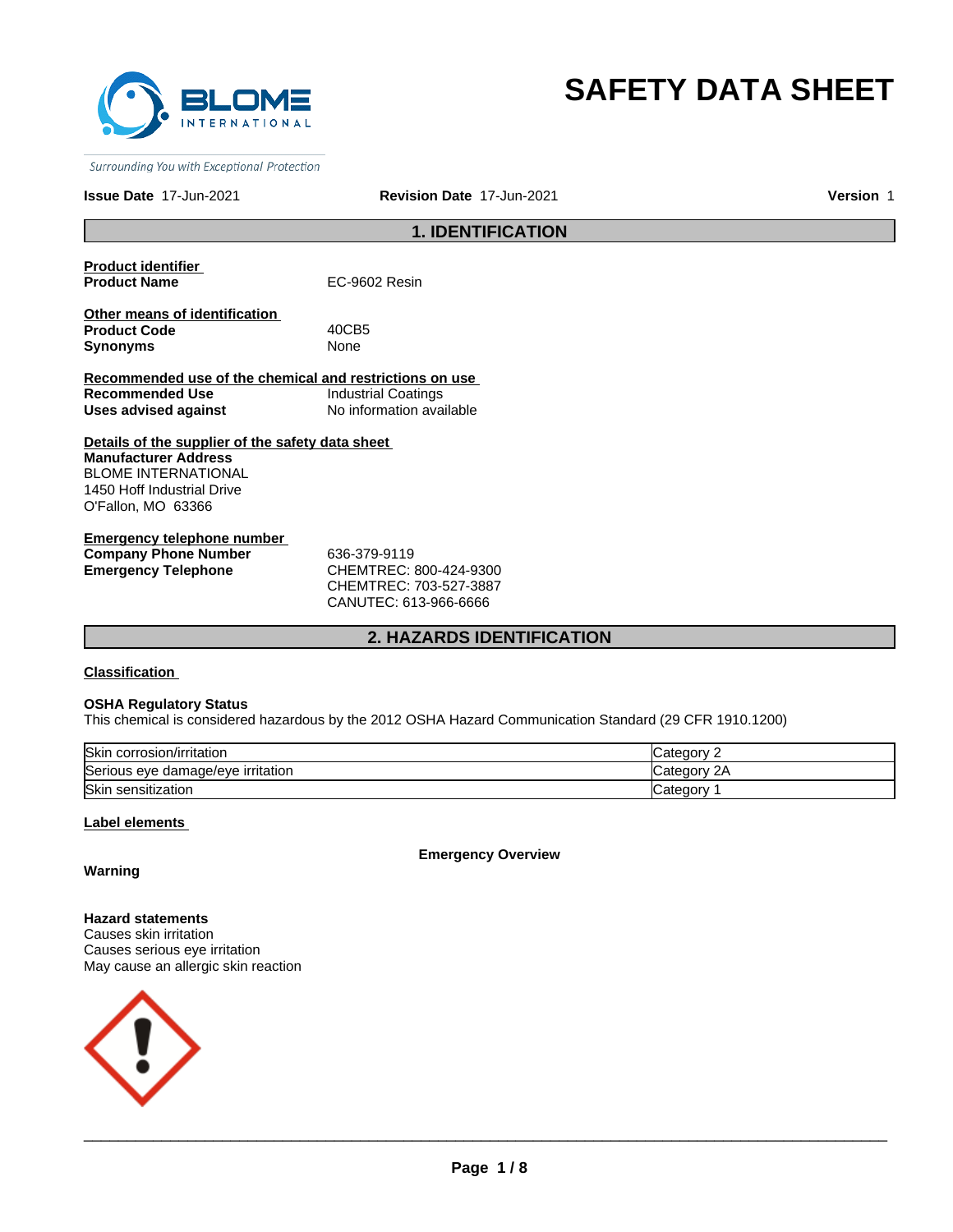# **Appearance** viscous **Physical state** liquid **Odor** Slight Solvent

 $\overline{\phantom{a}}$  ,  $\overline{\phantom{a}}$  ,  $\overline{\phantom{a}}$  ,  $\overline{\phantom{a}}$  ,  $\overline{\phantom{a}}$  ,  $\overline{\phantom{a}}$  ,  $\overline{\phantom{a}}$  ,  $\overline{\phantom{a}}$  ,  $\overline{\phantom{a}}$  ,  $\overline{\phantom{a}}$  ,  $\overline{\phantom{a}}$  ,  $\overline{\phantom{a}}$  ,  $\overline{\phantom{a}}$  ,  $\overline{\phantom{a}}$  ,  $\overline{\phantom{a}}$  ,  $\overline{\phantom{a}}$ 

# **Precautionary Statements - Prevention**

Wash face, hands and any exposed skin thoroughly after handling Wear protective gloves/protective clothing/eye protection/face protection Avoid breathing dust/fume/gas/mist/vapors/spray Contaminated work clothing should not be allowed out of the workplace

# **Precautionary Statements - Response**

IF IN EYES: Rinse cautiously with water for several minutes. Remove contact lenses, if present and easy to do. Continue rinsing If eye irritation persists: Get medical advice/attention IF ON SKIN: Wash with plenty of soap and water Take off contaminated clothing and wash before reuse If skin irritation or rash occurs: Get medical advice/attention

# **Precautionary Statements - Disposal**

Dispose of contents/container to an approved waste disposal plant

# **Hazards not otherwise classified (HNOC)**

Not applicable

# **Other Information**

May be harmful if swallowed. Harmful to aquatic life with long lasting effects.

#### **Unknown acute toxicity**

0% of the mixture consists of ingredient(s) of unknown toxicity

# **3. COMPOSITION/INFORMATION ON INGREDIENTS**

#### **Substance**

Not applicable

#### **Mixture**

| <b>Chemical Name</b>                                | <b>CAS No</b> | Weight-%   |
|-----------------------------------------------------|---------------|------------|
| Phenol, polymer with formaldehyde, glycidyl ether * | 28064-14-4    | $60 - 100$ |
| Titanium dioxide *                                  | 13463-67-7    | -13        |
| Benzyl alcohol *                                    | 100-51-6      | 5 - 10     |

\*The exact percentage (concentration) of composition has been withheld as a trade secret.

# **4. FIRST AID MEASURES**

# **Description of first aid measures**

| <b>General advice</b> | If symptoms persist, call a physician. Do not breathe dust/fume/gas/mist/vapors/spray. Do<br>not get in eyes, on skin, or on clothing.                                                                                  |
|-----------------------|-------------------------------------------------------------------------------------------------------------------------------------------------------------------------------------------------------------------------|
| Eye contact           | Immediately flush with plenty of water. After initial flushing, remove any contact lenses and<br>continue flushing for at least 15 minutes. Keep eye wide open while rinsing. If symptoms<br>persist, call a physician. |
| <b>Skin contact</b>   | Wash off immediately with plenty of water for at least 15 minutes. Wash contaminated<br>clothing before reuse. If skin irritation persists, call a physician.                                                           |
| <b>Inhalation</b>     | Remove to fresh air. If symptoms persist, call a physician.                                                                                                                                                             |
| Ingestion             | Rinse mouth. Drink plenty of water. Do not induce vomiting without medical advice. Never<br>give anything by mouth to an unconscious person. Call a physician or poison control center<br>immediately.                  |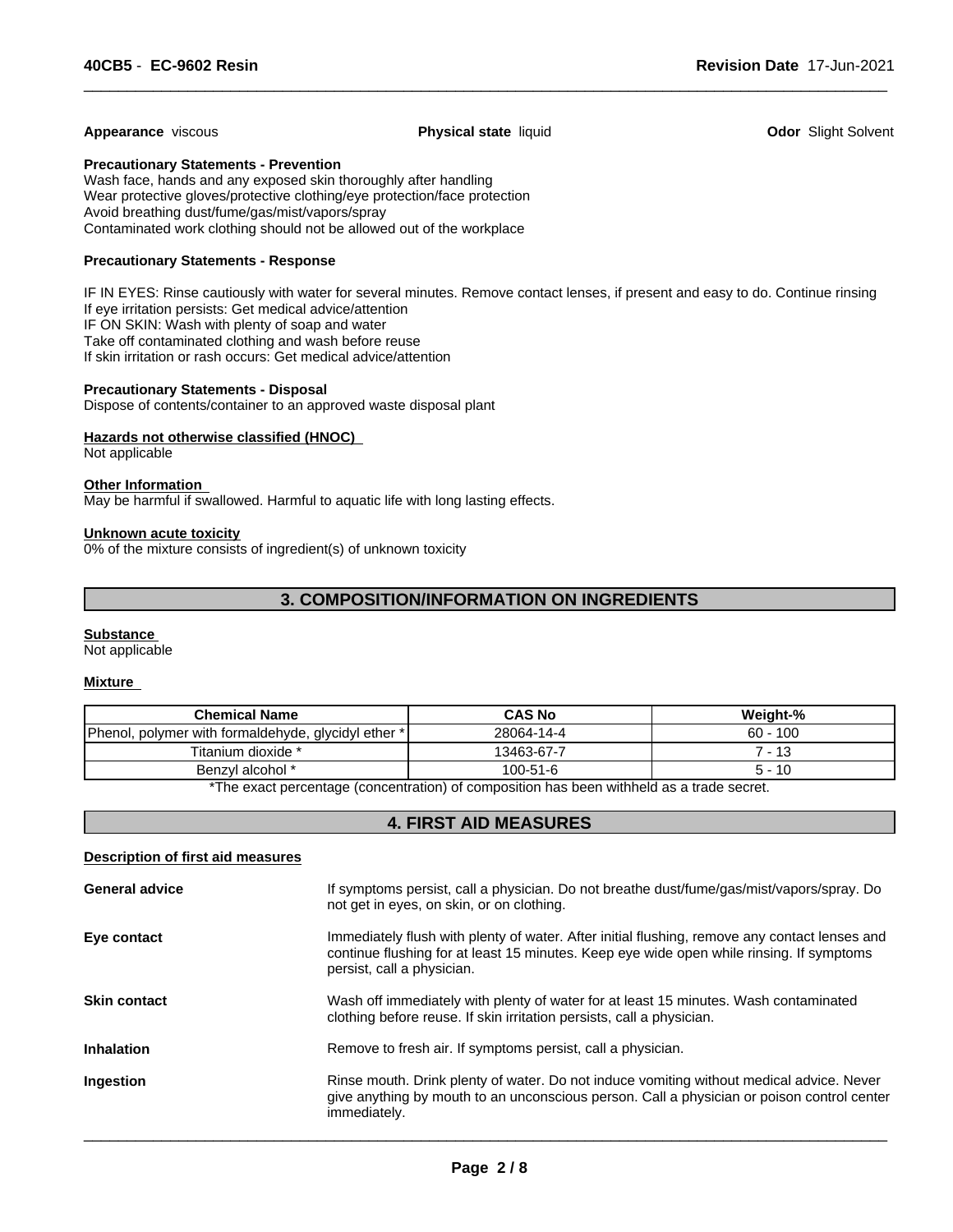**Self-protection of the first aider** Use personal protective equipment as required.

#### **Most important symptoms and effects, both acute and delayed**

**Symptoms** May cause redness and tearing of the eyes. May cause skin irritation. Redness.

#### **Indication of any immediate medical attention and special treatment needed**

**Note to physicians** May cause sensitization in susceptible persons. Treat symptomatically.

# **5. FIRE-FIGHTING MEASURES**

 $\overline{\phantom{a}}$  ,  $\overline{\phantom{a}}$  ,  $\overline{\phantom{a}}$  ,  $\overline{\phantom{a}}$  ,  $\overline{\phantom{a}}$  ,  $\overline{\phantom{a}}$  ,  $\overline{\phantom{a}}$  ,  $\overline{\phantom{a}}$  ,  $\overline{\phantom{a}}$  ,  $\overline{\phantom{a}}$  ,  $\overline{\phantom{a}}$  ,  $\overline{\phantom{a}}$  ,  $\overline{\phantom{a}}$  ,  $\overline{\phantom{a}}$  ,  $\overline{\phantom{a}}$  ,  $\overline{\phantom{a}}$ 

#### **Suitable extinguishing media**

Use extinguishing measures that are appropriate to local circumstances and the surrounding environment. Dry chemical, CO2, sand, earth, water spray or regular foam.

**Unsuitable extinguishing media** Do not use a solid water stream as it may scatter and spread fire.

#### **Specific hazards arising from the chemical**

In the event of fire and/or explosion do not breathe fumes. May cause sensitization in susceptible persons. Thermal decomposition can lead to release of irritating and toxic gases and vapors.

# **Explosion data**

**Sensitivity to Mechanical Impact** None. **Sensitivity to Static Discharge** None.

#### **Protective equipment and precautions for firefighters**

As in any fire, wear self-contained breathing apparatus pressure-demand, MSHA/NIOSH (approved or equivalent) and full protective gear.

# **6. ACCIDENTAL RELEASE MEASURES**

#### **Personal precautions, protective equipment and emergency procedures**

**Personal precautions** Use personal protective equipment as required. Avoid contact with eyes and skin. Evacuate personnel to safe areas. Keep people away from and upwind of spill/leak. **Environmental precautions Environmental precautions** Prevent entry into waterways, sewers, basements or confined areas. Do not flush into surface water or sanitary sewer system. Prevent further leakage or spillage if safe to do so. Prevent product from entering drains. **Methods and material for containment and cleaning up Methods for containment** Prevent further leakage or spillage if safe to do so. **Methods for cleaning up** Use personal protective equipment as required. Dam up. Soak up with inert absorbent material (e.g. sand, silica gel, acid binder, universal binder, sawdust). Take up mechanically, placing in appropriate containers for disposal. Clean contaminated surface thoroughly.

# **7. HANDLING AND STORAGE**

# **Precautions for safe handling**

**Advice on safe handling** Use personal protective equipment as required. Ensure adequate ventilation, especially in confined areas. Use with local exhaust ventilation. Do not breathe dust/fume/gas/mist/vapors/spray.

 $\overline{\phantom{a}}$  ,  $\overline{\phantom{a}}$  ,  $\overline{\phantom{a}}$  ,  $\overline{\phantom{a}}$  ,  $\overline{\phantom{a}}$  ,  $\overline{\phantom{a}}$  ,  $\overline{\phantom{a}}$  ,  $\overline{\phantom{a}}$  ,  $\overline{\phantom{a}}$  ,  $\overline{\phantom{a}}$  ,  $\overline{\phantom{a}}$  ,  $\overline{\phantom{a}}$  ,  $\overline{\phantom{a}}$  ,  $\overline{\phantom{a}}$  ,  $\overline{\phantom{a}}$  ,  $\overline{\phantom{a}}$ 

#### **Conditions for safe storage, including any incompatibilities**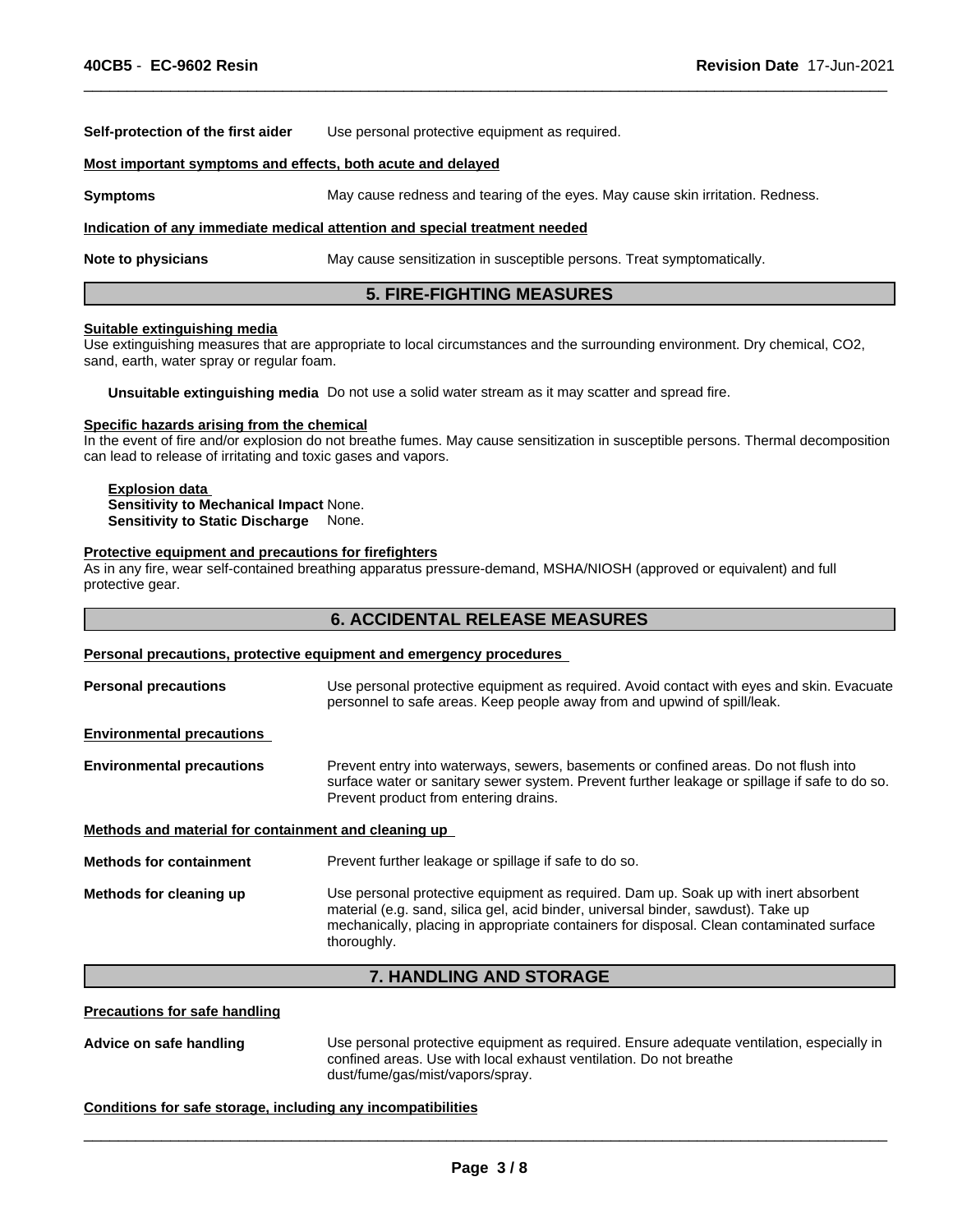| <b>Storage Conditions</b>               | place. Keep in properly labeled containers.          | Keep out of the reach of children. Keep containers tightly closed in a cool, well-ventilated                                                                   |                                                                                                                                                         |
|-----------------------------------------|------------------------------------------------------|----------------------------------------------------------------------------------------------------------------------------------------------------------------|---------------------------------------------------------------------------------------------------------------------------------------------------------|
| Incompatible materials                  | Strong oxidizing agents. Strong acids. Strong bases. |                                                                                                                                                                |                                                                                                                                                         |
|                                         |                                                      | 8. EXPOSURE CONTROLS/PERSONAL PROTECTION                                                                                                                       |                                                                                                                                                         |
| <b>Control parameters</b>               |                                                      |                                                                                                                                                                |                                                                                                                                                         |
| <b>Exposure Guidelines</b>              |                                                      | This product, as supplied, does not contain any hazardous materials with occupational<br>exposure limits established by the region specific regulatory bodies. |                                                                                                                                                         |
| <b>Chemical Name</b>                    | <b>ACGIH TLV</b>                                     | <b>OSHA PEL</b>                                                                                                                                                | <b>NIOSH IDLH</b>                                                                                                                                       |
| Titanium dioxide<br>13463-67-7          | TWA: $10 \text{ mg/m}^3$                             | TWA: $15 \text{ mg/m}^3$ total dust                                                                                                                            | IDLH: 5000 mg/m <sup>3</sup><br>TWA: $2.4 \text{ mg/m}^3$ CIB 63 fine<br>TWA: 0.3 mg/m <sup>3</sup> CIB 63 ultrafine,<br>including engineered nanoscale |
| <b>Appropriate engineering controls</b> |                                                      |                                                                                                                                                                |                                                                                                                                                         |
| <b>Engineering Controls</b>             | <b>Showers</b>                                       |                                                                                                                                                                |                                                                                                                                                         |

 $\overline{\phantom{a}}$  ,  $\overline{\phantom{a}}$  ,  $\overline{\phantom{a}}$  ,  $\overline{\phantom{a}}$  ,  $\overline{\phantom{a}}$  ,  $\overline{\phantom{a}}$  ,  $\overline{\phantom{a}}$  ,  $\overline{\phantom{a}}$  ,  $\overline{\phantom{a}}$  ,  $\overline{\phantom{a}}$  ,  $\overline{\phantom{a}}$  ,  $\overline{\phantom{a}}$  ,  $\overline{\phantom{a}}$  ,  $\overline{\phantom{a}}$  ,  $\overline{\phantom{a}}$  ,  $\overline{\phantom{a}}$ 

Eyewash stations

Ventilation systems.

# **Individual protection measures, such as personal protective equipment**

| <b>Eye/face protection</b>            | Wear safety glasses with side shields (or goggles).                                                                                                                                                                                                                                                                              |
|---------------------------------------|----------------------------------------------------------------------------------------------------------------------------------------------------------------------------------------------------------------------------------------------------------------------------------------------------------------------------------|
| Skin and body protection              | Wear protective gloves and protective clothing.                                                                                                                                                                                                                                                                                  |
| <b>Respiratory protection</b>         | If exposure limits are exceeded or irritation is experienced, NIOSH/MSHA approved<br>respiratory protection should be worn. Positive-pressure supplied air respirators may be<br>required for high airborne contaminant concentrations. Respiratory protection must be<br>provided in accordance with current local regulations. |
| <b>General Hygiene Considerations</b> | When using do not eat, drink or smoke. Wash contaminated clothing before reuse. Regular<br>cleaning of equipment, work area and clothing is recommended.                                                                                                                                                                         |

# **9. PHYSICAL AND CHEMICAL PROPERTIES**

# **Information on basic physical and chemical properties**

| <b>Physical state</b>            | liquid                   |                                  |                          |
|----------------------------------|--------------------------|----------------------------------|--------------------------|
| Appearance                       | viscous                  | Odor                             | <b>Slight Solvent</b>    |
| Color                            | pigmented                | <b>Odor threshold</b>            | No information available |
| <b>Property</b>                  | Values                   | Remarks • Method                 |                          |
| рH                               | No information available |                                  |                          |
| Melting point / freezing point   | No information available |                                  |                          |
| Boiling point / boiling range    | > 120 °C / > 248 °F      |                                  |                          |
| <b>Flash point</b>               | 94 °C / 201 °F           | Pensky-Martens Closed Cup (PMCC) |                          |
| <b>Evaporation rate</b>          | No information available |                                  |                          |
| Flammability (solid, gas)        | No information available |                                  |                          |
| <b>Flammability Limit in Air</b> |                          |                                  |                          |
| <b>Upper flammability limit:</b> | No information available |                                  |                          |
| Lower flammability limit:        | No information available |                                  |                          |
| Vapor pressure                   | No information available |                                  |                          |
| Vapor density                    | No information available |                                  |                          |
| <b>Relative density</b>          | 1.1                      |                                  |                          |
| <b>Water solubility</b>          | partially soluble        |                                  |                          |
| Solubility in other solvents     | No information available |                                  |                          |
| <b>Partition coefficient</b>     | No information available |                                  |                          |
| <b>Autoignition temperature</b>  | No information available |                                  |                          |
|                                  |                          |                                  |                          |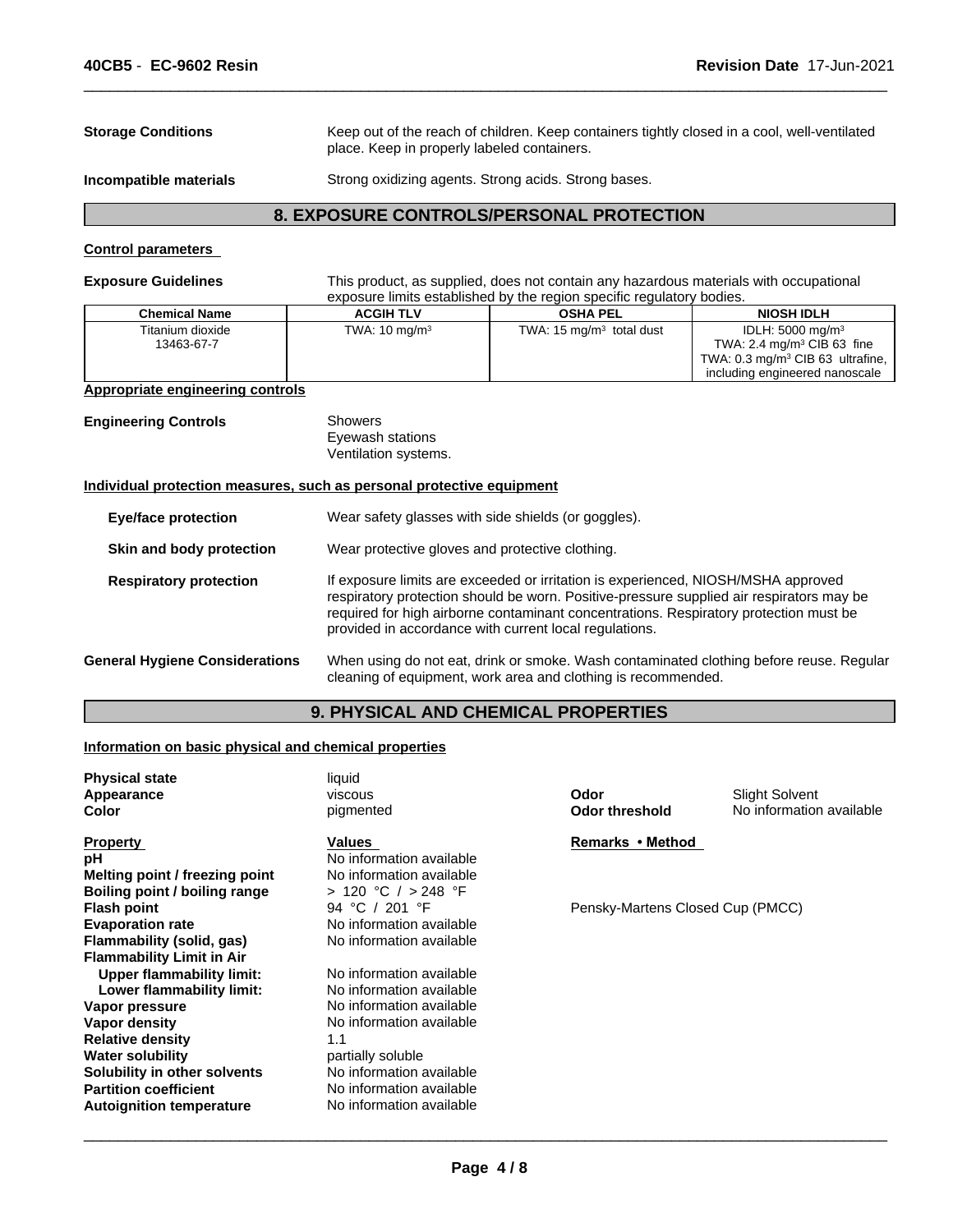| Decomposition temperature   | No information available |  |
|-----------------------------|--------------------------|--|
| <b>Kinematic viscosity</b>  | No information available |  |
| <b>Dynamic viscosity</b>    | No information available |  |
| <b>Explosive properties</b> | Not an explosive         |  |
| <b>Oxidizing properties</b> | Not applicable           |  |

# **Other Information**

**VOC Content (%)**<br>Density

**Softening point** No information available **Molecular weight**<br> **VOC Content (%)**<br>  $0 \text{ g/L}$   $0 \text{ g/L}$ **Density Density Density No** information available **Bulk density No** information available **No information available** 

# **10. STABILITY AND REACTIVITY**

 $\overline{\phantom{a}}$  ,  $\overline{\phantom{a}}$  ,  $\overline{\phantom{a}}$  ,  $\overline{\phantom{a}}$  ,  $\overline{\phantom{a}}$  ,  $\overline{\phantom{a}}$  ,  $\overline{\phantom{a}}$  ,  $\overline{\phantom{a}}$  ,  $\overline{\phantom{a}}$  ,  $\overline{\phantom{a}}$  ,  $\overline{\phantom{a}}$  ,  $\overline{\phantom{a}}$  ,  $\overline{\phantom{a}}$  ,  $\overline{\phantom{a}}$  ,  $\overline{\phantom{a}}$  ,  $\overline{\phantom{a}}$ 

#### **Reactivity**  No data available

**Chemical stability** Stable under recommended storage conditions. **Possibility of Hazardous Reactions** None under normal processing. **Conditions to avoid** Elevated Temperature. Incompatible materials. **Incompatible materials** Strong oxidizing agents. Strong acids. Strong bases. **Hazardous Decomposition Products** Thermal decomposition can lead to release of irritating and toxic gases and vapors.

# **11. TOXICOLOGICAL INFORMATION**

# **Information on likely routes of exposure**

| Chamisal Name              | $O1 + O2$            | <b>Dermal I DEA</b>                                                                      | Inhalation   CEO |
|----------------------------|----------------------|------------------------------------------------------------------------------------------|------------------|
| Ingestion                  |                      | Based on available data, the classification criteria are not met.                        |                  |
| <b>Skin contact</b>        | susceptible persons. | Irritating to skin. Repeated or prolonged skin contact may cause allergic reactions with |                  |
| Eye contact                | Irritating to eyes.  |                                                                                          |                  |
| <b>Inhalation</b>          |                      | Based on available data, the classification criteria are not met.                        |                  |
| <b>Product Information</b> |                      |                                                                                          |                  |

| <b>Chemical Name</b> | Oral LD50             | Dermal LD50          | <b>Inhalation LC50</b> |
|----------------------|-----------------------|----------------------|------------------------|
| Titanium dioxide     | $> 10000$ mg/kg (Rat) |                      |                        |
| 13463-67-7           |                       |                      |                        |
| Benzyl alcohol       | $= 1230$ mg/kg (Rat)  | Rabbit<br>$= 2$ g/kg | $= 8.8$ mg/L (Rat) 4 h |
| 100-51-6             |                       |                      |                        |

#### **Information on toxicological effects**

**Symptoms** May cause skin irritation. May cause an allergic skin reaction. May cause redness and tearing of the eyes.

# **Delayed and immediate effects as well as chronic effects from short and long-term exposure**

| <b>Sensitization</b><br><b>Germ cell mutagenicity</b> |              | May cause sensitization by skin contact.<br>Based on available data, the classification criteria are not met. |  |  |  |
|-------------------------------------------------------|--------------|---------------------------------------------------------------------------------------------------------------|--|--|--|
| Carcinogenicity                                       |              | Based on available data, the classification criteria are not met.                                             |  |  |  |
| <b>Chemical Name</b>                                  | <b>ACGIH</b> | <b>IARC</b><br><b>OSHA</b><br><b>NTP</b>                                                                      |  |  |  |
| Titanium dioxide                                      |              | Group 2B                                                                                                      |  |  |  |
|                                                       |              |                                                                                                               |  |  |  |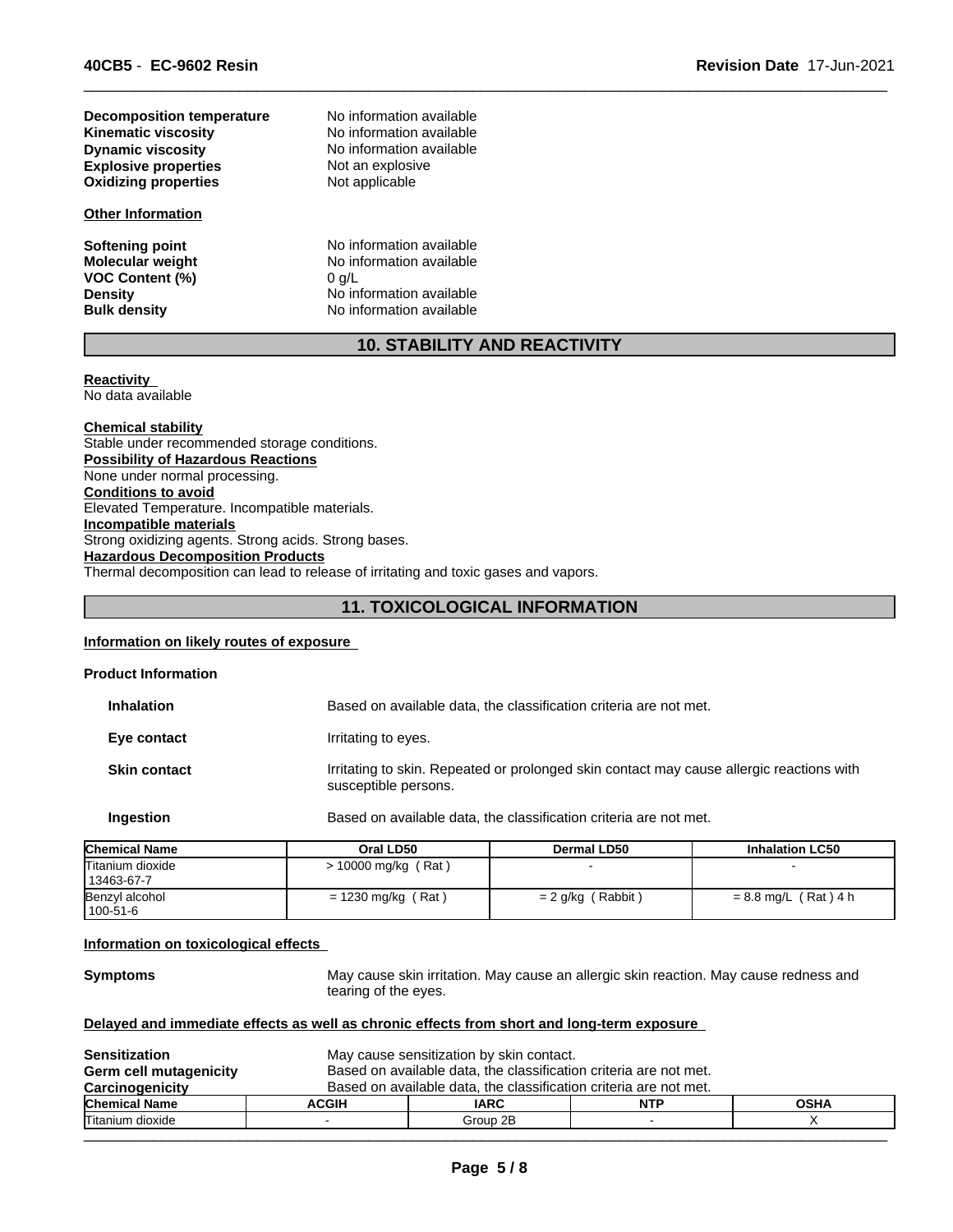| 13463-67-7                                              |                                                                                                                              |                                                                   |  |  |
|---------------------------------------------------------|------------------------------------------------------------------------------------------------------------------------------|-------------------------------------------------------------------|--|--|
| <b>Reproductive toxicity</b>                            | Based on available data, the classification criteria are not met.                                                            |                                                                   |  |  |
| <b>STOT - single exposure</b>                           | Based on available data, the classification criteria are not met.                                                            |                                                                   |  |  |
| <b>STOT - repeated exposure</b>                         |                                                                                                                              | Based on available data, the classification criteria are not met. |  |  |
| <b>Chronic toxicity</b>                                 | Repeated contact may cause allergic reactions in very susceptible persons. Avoid repeated<br>exposure.                       |                                                                   |  |  |
| <b>Target Organ Effects</b><br><b>Aspiration hazard</b> | Eyes, Skin, Central nervous system, Respiratory system.<br>Based on available data, the classification criteria are not met. |                                                                   |  |  |

 $\overline{\phantom{a}}$  ,  $\overline{\phantom{a}}$  ,  $\overline{\phantom{a}}$  ,  $\overline{\phantom{a}}$  ,  $\overline{\phantom{a}}$  ,  $\overline{\phantom{a}}$  ,  $\overline{\phantom{a}}$  ,  $\overline{\phantom{a}}$  ,  $\overline{\phantom{a}}$  ,  $\overline{\phantom{a}}$  ,  $\overline{\phantom{a}}$  ,  $\overline{\phantom{a}}$  ,  $\overline{\phantom{a}}$  ,  $\overline{\phantom{a}}$  ,  $\overline{\phantom{a}}$  ,  $\overline{\phantom{a}}$ 

# **Numerical measures of toxicity - Product Information**

# **The following values are calculated based on chapter 3.1 of the GHS document** . **ATEmix (oral)** 4,000.00 mg/kg

# **12. ECOLOGICAL INFORMATION**

# **Ecotoxicity**

Harmful to aquatic life with long lasting effects

| <b>Chemical Name</b>               | Algae/aguatic plants             | <b>Fish</b>                       | Crustacea                       |
|------------------------------------|----------------------------------|-----------------------------------|---------------------------------|
| Phenol, polymer with formaldehyde, |                                  | 1 - 10: 96 h mg/L LC50            | 1 - 10: 24 h Daphnia magna mg/L |
| glycidyl ether                     |                                  |                                   | EC50                            |
| 28064-14-4                         |                                  |                                   |                                 |
| Benzyl alcohol                     | 35: 3 h Anabaena variabilis mg/L | 460: 96 h Pimephales promelas     | 23: 48 h water flea mg/L EC50   |
| 100-51-6                           | EC50                             | mg/L LC50 static 10: 96 h Lepomis |                                 |
|                                    |                                  | macrochirus mg/L LC50 static      |                                 |

# **Persistence and degradability**

No information available.

# **Bioaccumulation**

No information available.

| <b>Chemical Name</b> | <b>Partition coefficient</b> |
|----------------------|------------------------------|
| Benzyl alcohol       | . .                          |
| 100-51-6             |                              |

# **Other adverse effects**

No information available

# **13. DISPOSAL CONSIDERATIONS**

| Waste treatment methods       | Disposal should be in accordance with applicable regional, national and local laws and |
|-------------------------------|----------------------------------------------------------------------------------------|
| Disposal of wastes            | regulations.                                                                           |
| <b>Contaminated packaging</b> | Do not reuse container.                                                                |

# **14. TRANSPORT INFORMATION**

| <b>DOT</b>  | Not regulated |
|-------------|---------------|
| <b>TDG</b>  | Not regulated |
| <b>IATA</b> | Not regulated |
| <b>IMDG</b> | Not regulated |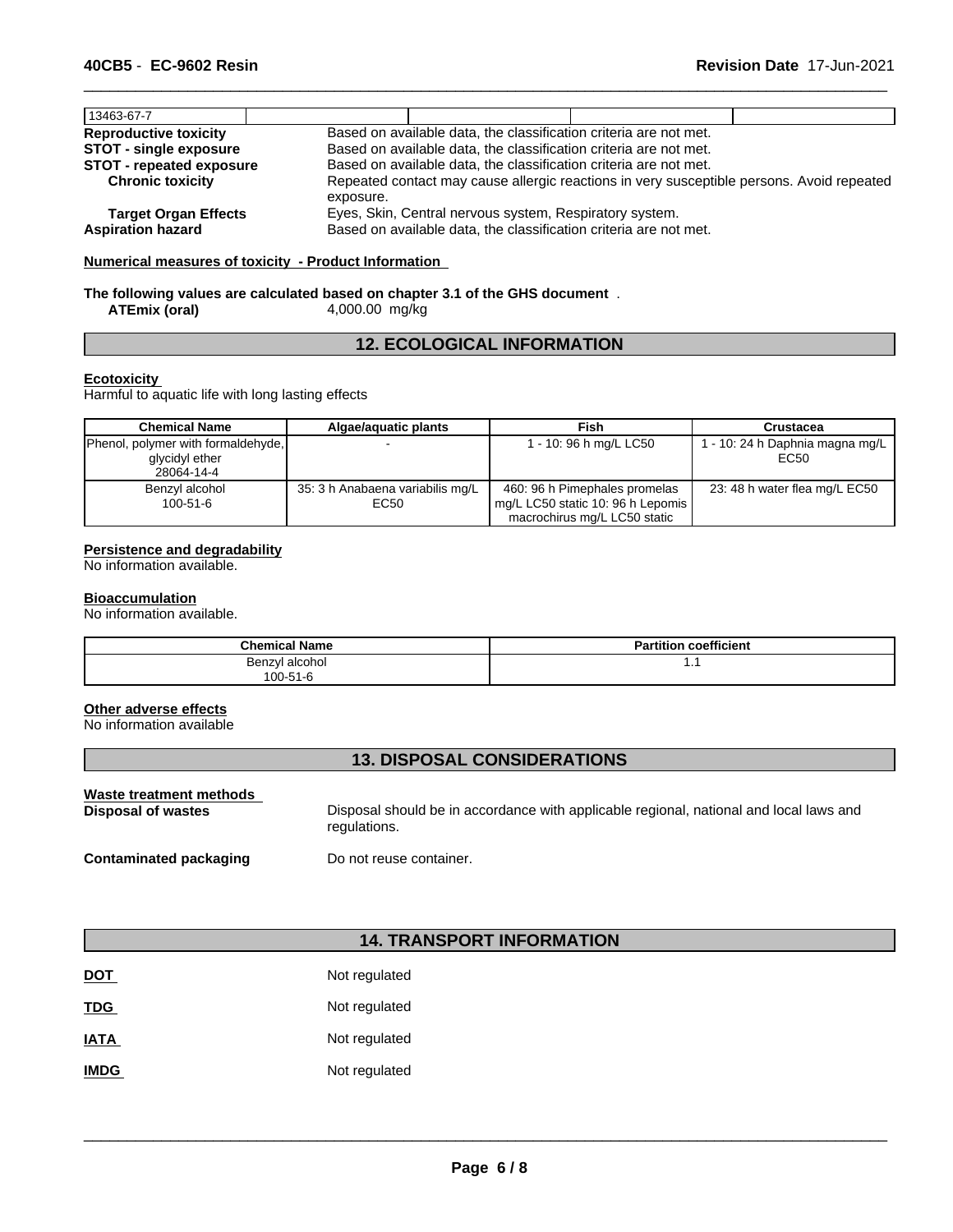# **15. REGULATORY INFORMATION**

 $\overline{\phantom{a}}$  ,  $\overline{\phantom{a}}$  ,  $\overline{\phantom{a}}$  ,  $\overline{\phantom{a}}$  ,  $\overline{\phantom{a}}$  ,  $\overline{\phantom{a}}$  ,  $\overline{\phantom{a}}$  ,  $\overline{\phantom{a}}$  ,  $\overline{\phantom{a}}$  ,  $\overline{\phantom{a}}$  ,  $\overline{\phantom{a}}$  ,  $\overline{\phantom{a}}$  ,  $\overline{\phantom{a}}$  ,  $\overline{\phantom{a}}$  ,  $\overline{\phantom{a}}$  ,  $\overline{\phantom{a}}$ 

| <b>International Inventories</b> |          |
|----------------------------------|----------|
| TSCA                             | Complies |
| <b>DSL/NDSL</b>                  | Complies |
| <b>EINECS/ELINCS</b>             | Complies |
| IECSC                            | Complies |
| KECL                             | Complies |
| PICCS                            | Complies |
| AICS.                            | Complies |
|                                  |          |

#### **Legend:**

**TSCA** - United States Toxic Substances Control Act Section 8(b) Inventory **DSL/NDSL** - Canadian Domestic Substances List/Non-Domestic Substances List **EINECS/ELINCS** - European Inventory of Existing Chemical Substances/European List of Notified Chemical Substances **ENCS** - Japan Existing and New Chemical Substances **IECSC** - China Inventory of Existing Chemical Substances **KECL** - Korean Existing and Evaluated Chemical Substances **PICCS** - Philippines Inventory of Chemicals and Chemical Substances

**AICS** - Australian Inventory of Chemical Substances

**US Federal Regulations** 

# **SARA 313**

Section 313 of Title III of the Superfund Amendments and Reauthorization Act of 1986 (SARA). This product does not contain any chemicals which are subject to the reporting requirements of the Act and Title 40 of the Code of Federal Regulations, Part 372

#### **SARA 311/312 Hazard Categories**

| Acute health hazard               | Yes |  |
|-----------------------------------|-----|--|
| Chronic Health Hazard             | No. |  |
| Fire hazard                       | Nο  |  |
| Sudden release of pressure hazard | N٥  |  |
| <b>Reactive Hazard</b>            | N٥  |  |
|                                   |     |  |

#### **CWA (Clean Water Act)**

This product does not contain any substances regulated as pollutants pursuant to the Clean Water Act (40 CFR 122.21 and 40 CFR 122.42)

# **CERCLA**

This material, as supplied, does not contain any substances regulated as hazardous substances under the Comprehensive Environmental Response Compensation and Liability Act (CERCLA) (40 CFR 302) or the Superfund Amendments and Reauthorization Act (SARA) (40 CFR 355). There may be specific reporting requirements at the local, regional, or state level pertaining to releases of this material

# **US State Regulations**

# **California Proposition 65**

This product does not contain any Proposition 65 chemicals

#### **U.S. State Right-to-Know Regulations**

| <b>Chemical Name</b>     | مرماہ<br>Jersev | $\cdots$<br>saunustus | `nsylvania |
|--------------------------|-----------------|-----------------------|------------|
| alcohol<br>Benzy'<br>.   |                 |                       | . .        |
| $-10$<br>100<br>$-1 - 7$ |                 |                       |            |

# **U.S. EPA Label Information**

**EPA Pesticide Registration Number** Not applicable

| 16. OTHER INFORMATION, INCLUDING DATE OF PREPARATION OF THE LAST REVISION |
|---------------------------------------------------------------------------|
|---------------------------------------------------------------------------|

| <b>NFPA</b> | <b>Health hazards 2</b> | Flammability | <b>Instability</b>      | <b>Physical and Chemical</b><br><b>Properties</b> |
|-------------|-------------------------|--------------|-------------------------|---------------------------------------------------|
| <b>HMIS</b> | <b>Health hazards 2</b> | Flammability | <b>Physical hazards</b> | <b>Personal protection X</b>                      |